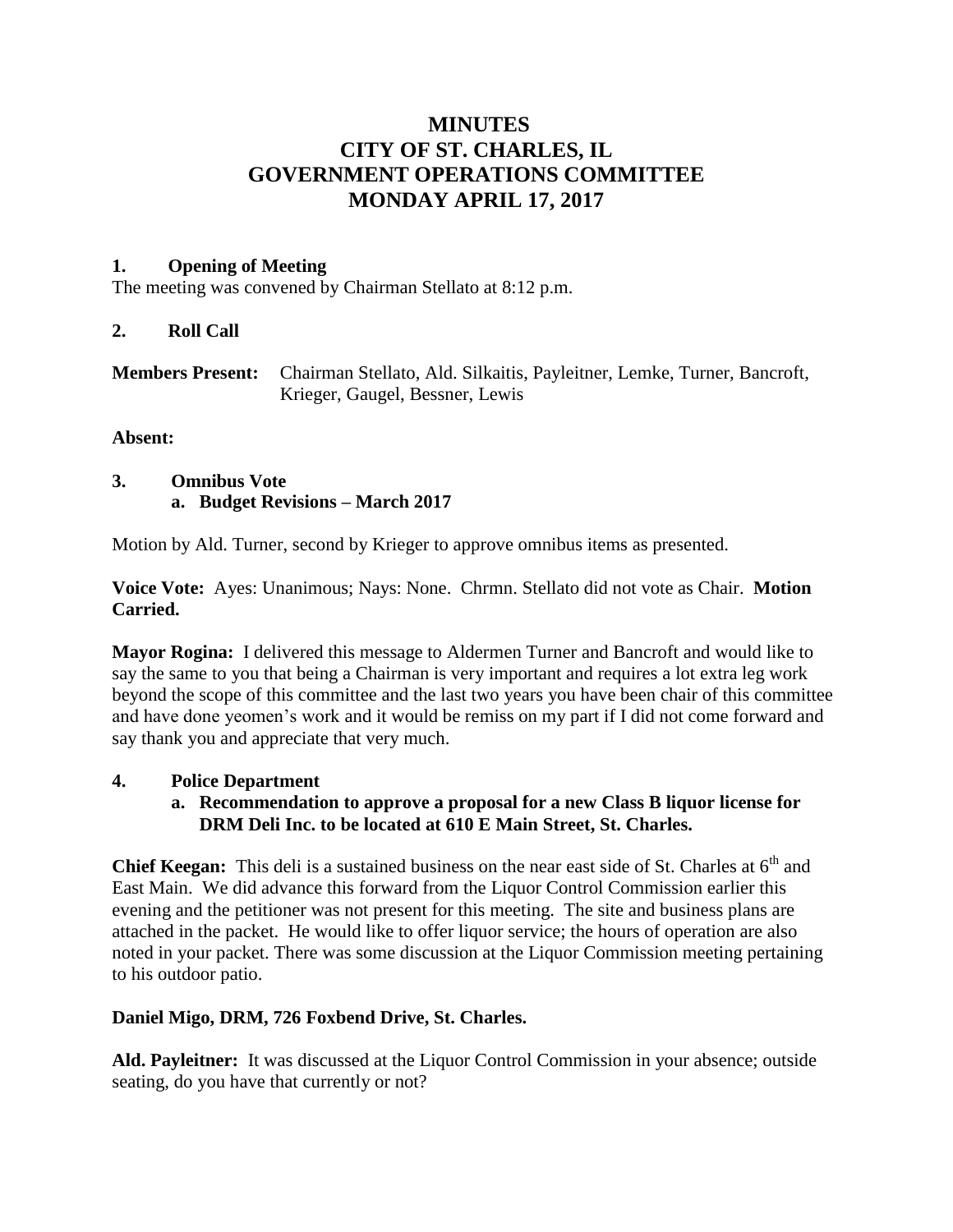Government Operations Committee April 17, 2017  $2 | P \text{ a } g \text{ e}$ 

**Mr. Migo:** That was something that was put forth with the land owner and its just in discussion right now to put up three or four table tops.

**Ald. Payleitner:** That was my question that you clearing it before you can use it. Thank you.

Motion by Ald. Turner, second by Bancroft to recommend approval of a proposal for a new Class B liquor license for DRM Deli Inc. to be located at 610 E Main Street, St. Charles.

**Roll Call:** Ayes: Turner, Bancroft, Gaugel, Bessner, Lewis, Silkaitis, Payleitner, Lemke; Nays: Krieger. Chrmn. Stellato did not vote as Chair. **Motion Carried.**

## **b. Recommendation to approve a proposal for a Class B liquor license application for new owners to take over Taste of Himalayas located at 110 N 3rd Street, St. Charles.**

**Chief Keegan:** The petition is not present tonight. These folks did not appear at the Liquor Control Commission earlier this evening; we did call between meetings and left a message. Would the committee like to postpone this?

Motion by Ald. Lewis, second Payleitner to postpone this item to the May 15, 2017 Liquor Control Commission meeting for a recommendation to approve a proposal for a Class B liquor license application for new owners to take over Taste of Himalayas located at 110 N 3rd Street, St. Charles.

**Voice Vote:** Ayes: Unanimous; Nays: None. Chrmn. Stellato did not vote as Chair. **Motion Carried.**

## **c. Recommendation to approve an outdoor patio permit for Vintage 53 located at 162 S 1st Street, Unit C.**

**Chief Keegan:** This is a recommendation to approve an outdoor patio permit for Vintage 53 located at  $162 S 1<sup>st</sup>$  Street, Unit C. This request is before the committee for one reason; when we typically approve a liquor license the associated floor plan and business plan is approved at the same time. This applicant, because his business adjoins to city property right of way, the City would have to approve the patio. This is not an uncommon occurrence; the  $1<sup>st</sup>$  Street Plaza has ZaZa's, McNally's, Puebla and Pizzeria Neo where we've had some of these uses approve for outside consumption with appropriate parameters of seating being barricaded and roped off.

# **Mario Grado, 450 S 1st Street, Unit 404.**

**Ald. Lewis:** I'm all for what you want to do but I'm concerned about the width of that sidewalk and depth that you want to use for your tables and chairs. Before it comes to Council for approval I would like to have some actual size of the tables instead of seeing what kind of fits or doesn't. It doesn't look like there is going to be room and people will have to walk around a light pole to get down the street. If you could have more specifics on the size of that I would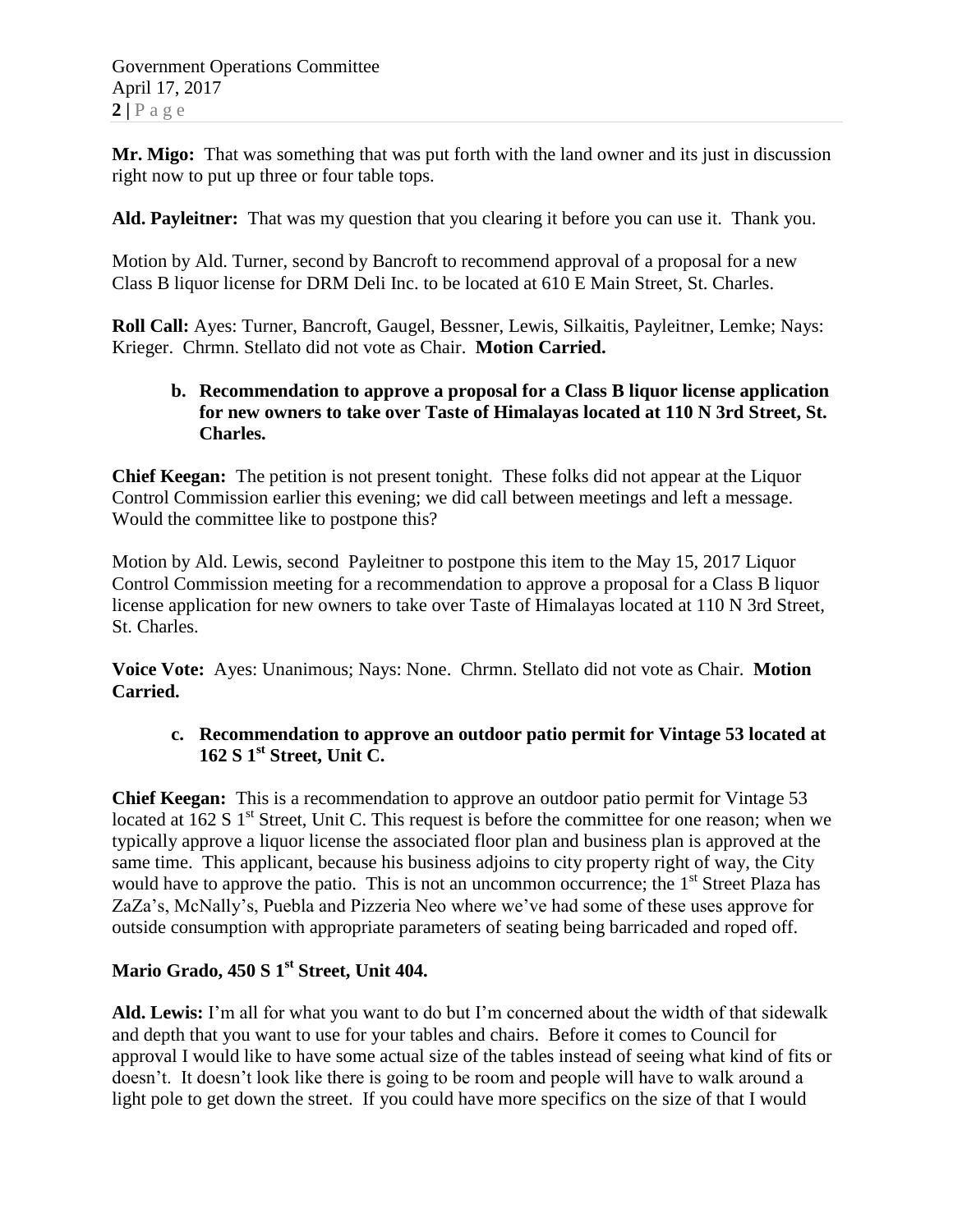Government Operations Committee April 17, 2017  $3 | P \text{ a ge}$ 

appreciate it; perhaps the fenced in area. I hate to see the pedestrians pushed out into a narrow corridor, so I would like to see how this would work for everyone.

**Mr. Grado:** The full width of the sidewalk is 13 feet, there is over 9 feet from my wall to the light pole and with 5 feet taken out for that would leave what I thought would be adequate. I wouldn't be using the 5 feet on the sidewalk because I read somewhere that it was required to have 5 feet of pedestrian walkway.

**Ald. Lewis:** That is my concern and this goes the whole width of your building/store front?

**Mr. Grado:** We would be using a side entrance and wouldn't be going out onto the sidewalk.

**Ald. Lewis:** I can see down the road that maybe the Brunch Café would like to have some tables outside and pretty soon we don't have any sidewalk left for our pedestrians to be walking on. I'll come down and talk to you about this.

**Ald. Lemke:** It seems a little tight in looking at the drawing at the point where there are a couple of tree grates etc.

**Chrmn. Stellato:** Could you put tape on the ground so folks in the Council could stop by and take a look at it?

#### **Mr. Grado:** Yes.

Motion by Ald. Turner, second by Silkaitis contingent upon final council approval of taking a look at this site to recommend approval of an outdoor patio permit for Vintage 53 located at 162 S 1<sup>st</sup> Street, Unit C.

**Roll Call:** Ayes: Turner, Bancroft, Gaugel, Bessner, Lewis, Silkaitis, Payleitner, Lemke; Nays: Krieger. Chrmn. Stellato did not vote as Chair. **Motion Carried.**

#### **5. Finance Department**

### **a. Recommendation to approve a Resolution of Official Intent Regarding Capital Expenditures to be Reimbursed from Proceeds of an Obligation to be Issued by the City of St. Charles, Kane and DuPage Counties, Illinois.**

**Chris Minick:** Tonight there is a recommendation to approve a Resolution of Official Intent Regarding Capital Expenditures to be Reimbursed from Proceeds of an Obligation to be Issued by the City of St. Charles, Kane and DuPage Counties, Illinois. Each time we issue bonds we typically have some preliminary expenses that precede the issuance or the receipt of the proceeds of the bond. What the passing of this resolution allows us to do is to reimburse ourselves for any of those initial types of expenses out of the proceeds of the bond issue. It's a requirement to maintain the tax exemption on the interest for the bonds and it's a standard procedure when we undertake a bond issue and typically there is a period of time that lapses between the approval of the budget and the issuance of the bonds and we anticipate that will be the case again this year.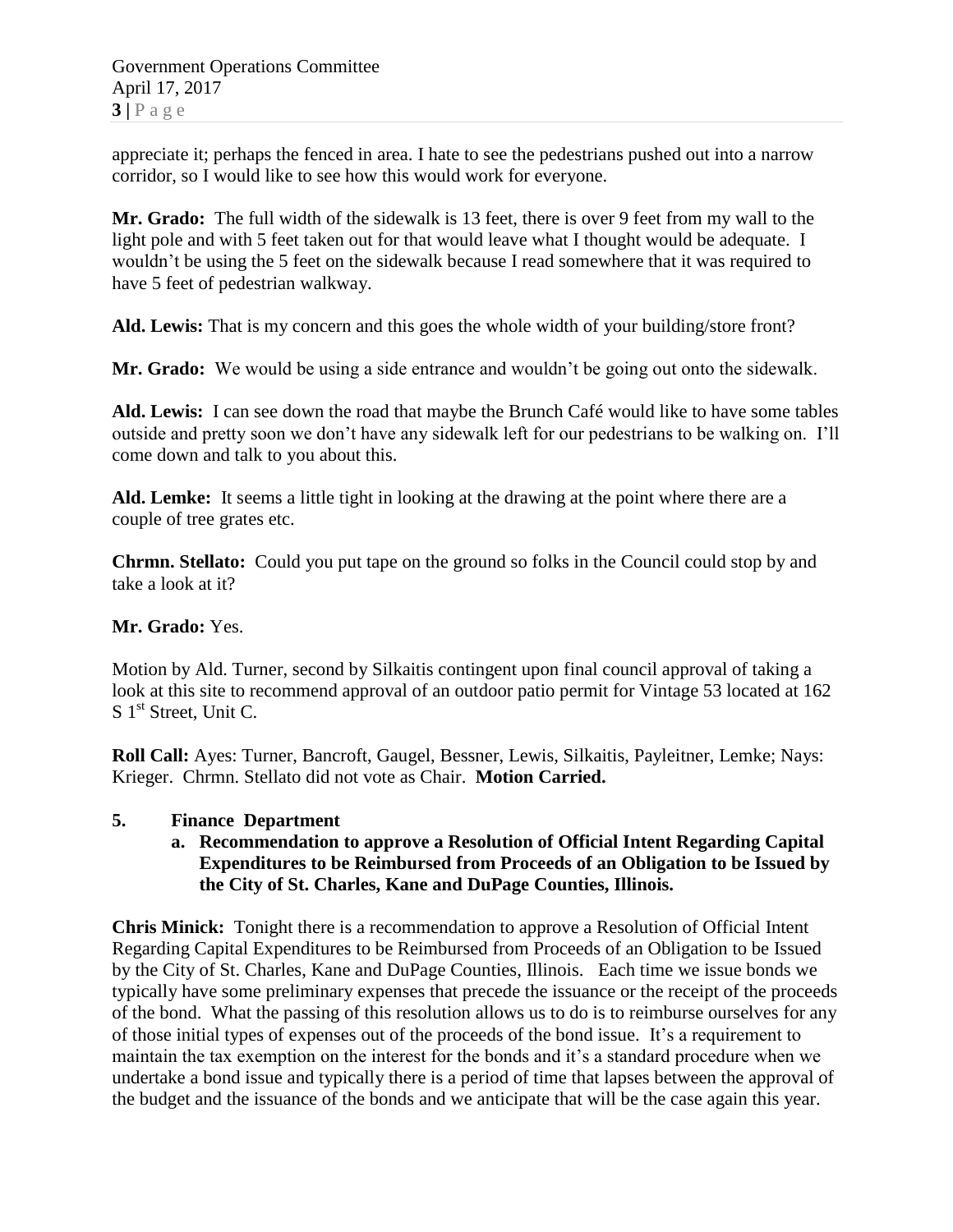So to maintain the maximum flexibility for us to reimburse ourselves out of the proceeds we recommend approval of this resolution.

Motion by Ald. Gaugel, second by Krieger to recommend approval of a Resolution of Official Intent Regarding Capital Expenditures to be Reimbursed from Proceeds of an Obligation to be Issued by the City of St. Charles, Kane and DuPage Counties, Illinois.

**Voice Vote:** Ayes: Unanimous; Nays: None. Chrmn. Stellato did not vote as Chair. **Motion Carried.**

## **b. Recommendation to approve a Resolution Authorizing an Amendment to the Reserve Policy of the City of St Charles.**

**Chris Minick:** There is a motion in your packet that amends the City's reserve policy for the General Fund and Enterprise Funds and recently the City Council directed staff to evaluate the City's reserved policy primarily as it related to Enterprise Funds. Reserves are essentially "rainy day" funds and provide a financial cushion in case we have a major system failure or a major component of a utility system were to fail and need repairs, or some sort of natural disaster were to strike the City. The Reserves would allow us to maintain our operations and pay for any fixed costs we would have in the utility until such time that we were able to generate the revenue again as a result of whatever situation were to arise. The current Reserve policy, actually the General Fund and Enterprise Funds are combined into one policy to maintain available fund balance which is defined as working capital of at least 25% of the operating expenditures for the General Corporate Fund and 25% to 50% for Enterprise Funds. As we discussed at the City Council meeting where the request was made, there are two weaknesses that were identified with regard to the current policy as it stands for the Enterprise Funds. The range of 25% to 50% of operating expenses for Enterprise Funds raises confusion of what the optimal level of the Reserve policy is. Is it 25% minimal threshold, is it 50% maximum threshold or is it somewhere in the middle? Additionally we have restricted assets frequently that we have within our Enterprise Funds and utilities that are not available for operations and those items are included in the working capital ratio. However they should not be counted as reserves because they cannot be expended on operations. They represent bond proceeds that the City has taken out with regards to a certain project and those bond proceeds simply have not been expended as of April  $30<sup>th</sup>$  of each year. Additionally a weakness with the current practice and this relates more specifically to the General Fund, the policy does not address our current practice of including operating transfers out as expenditures when calculating the reserve level of the General Fund. We have a significant amount of transfers out within the General Fund that are utilized for that service payment and capital expenditures. Including the transfers out in the expenditure level when we calculate the reserve level it is a more conservative measure and more reflective of the financial activity for the General Fund.

As a practice when I refer to the reserve level within the General Fund when I make presentations, I do include those operating transfers out in the total expenditures; so we've already taken the most conservative approach that we can but what I'm going to propose tonight in the new policy codifies that practice. Additionally with regard to the reserve levels and what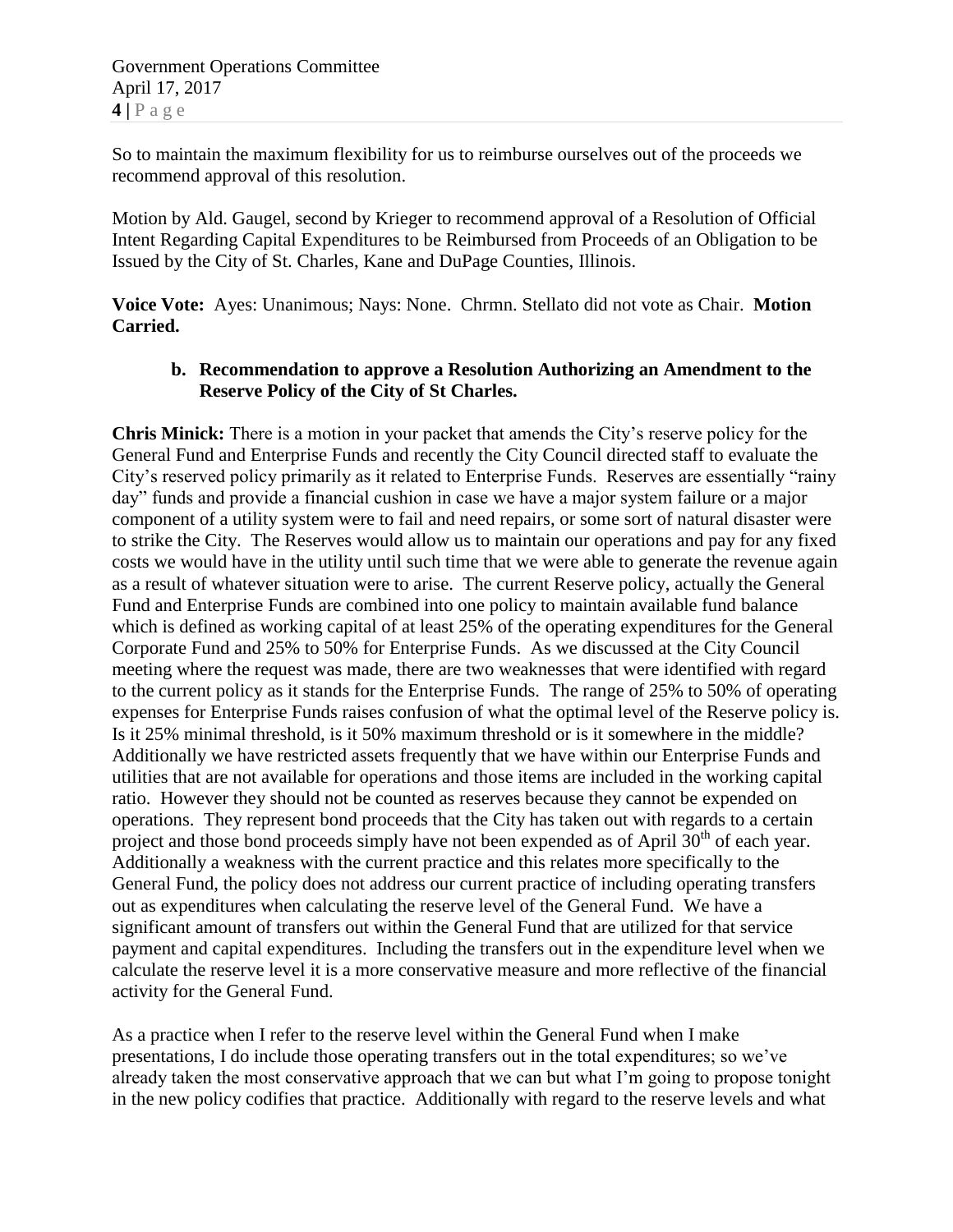Government Operations Committee April 17, 2017  $5|$   $P$  a g e

the optimum reserve levels are, there was a lot of comfort that the Council seem to have during the discussion with the threshold of 25% for the General Fund as well as the 25% threshold for the Enterprise Funds and research that we've performed backs that up. The GFOA Best Practices recommends a baseline 25% reserve level for Enterprise Funds; so we are in compliance with the best practices as recommended by the Government Finance Officers Association. Staff also undertook a survey or area communities to see what their reserve levels were for their various Enterprise Funds. We surveyed 13 of the larger communities within the Chicago Metropolitan area and nine of those 13 communities' surveys place a reserve level at 25% or 30% of operating expenses – so we're right in line with where we are and what we are proposing. Of the remaining four communities, two do not have formal policies, one was lower at a 10% reserve requirement, and one simply had a cash balance requirement that didn't seem to have any kind of a relationship to their operating expenses on an annual basis. So based on all of the research that we did, the Council's comfort with the 25% threshold and discussions that we had, staff proposes to slightly revise the policy and tweak it a little as included in the Resolution in the packet. The new policy would read as follows:

"To maintain available fund balance of at least 25% of operating expenditures and inter-fund transfers out for the General Corporate Fund and networking capital of at least 25% of operating expenses for the Enterprise Funds. Networking capital shall exclude any restrictive current assets prohibited from being expended upon operation."

So not too much of a substance change in the policy but the tweaking is putting it in line of what we follow of what best practices are in the area. Any questions?

Motion by Ald. Lemke, second by Turner to recommend approval of a Resolution Authorizing an Amendment to the Reserve Policy of the City of St Charles.

**Voice Vote:** Ayes: Unanimous; Nays: None. Chair Stellato did not vote as Chair. **Motion Carried.**

## **c. Recommendation to approve an Ordinance authorizing changes in the rate structure for the Electric Utility for the City of St. Charles effective for billings issued after June 1, 2017.**

**Chris Minick:** Items c, d, and e I'll address generically and if the committee has any questions on a specific ordinance, I'll be happy to answer the questions. Essentially items c, d, and e are the ordinances that would enact the utility rate structure changes that were presupposed in the budget that was approved two weeks ago. All of the projects and numbers were predicated on changing the utility structure as is reflected in those three ordinances. Those changes would be effective with the utilities that go out after June 1, 2017.

**Chrmn. Stellato:** Any questions on 5c – Electric ordinance?

Motion by Ald. Silkaitis, second by Lemke to recommend approval of an Ordinance authorizing changes in the rate structure for the Electric Utility for the City of St. Charles effective for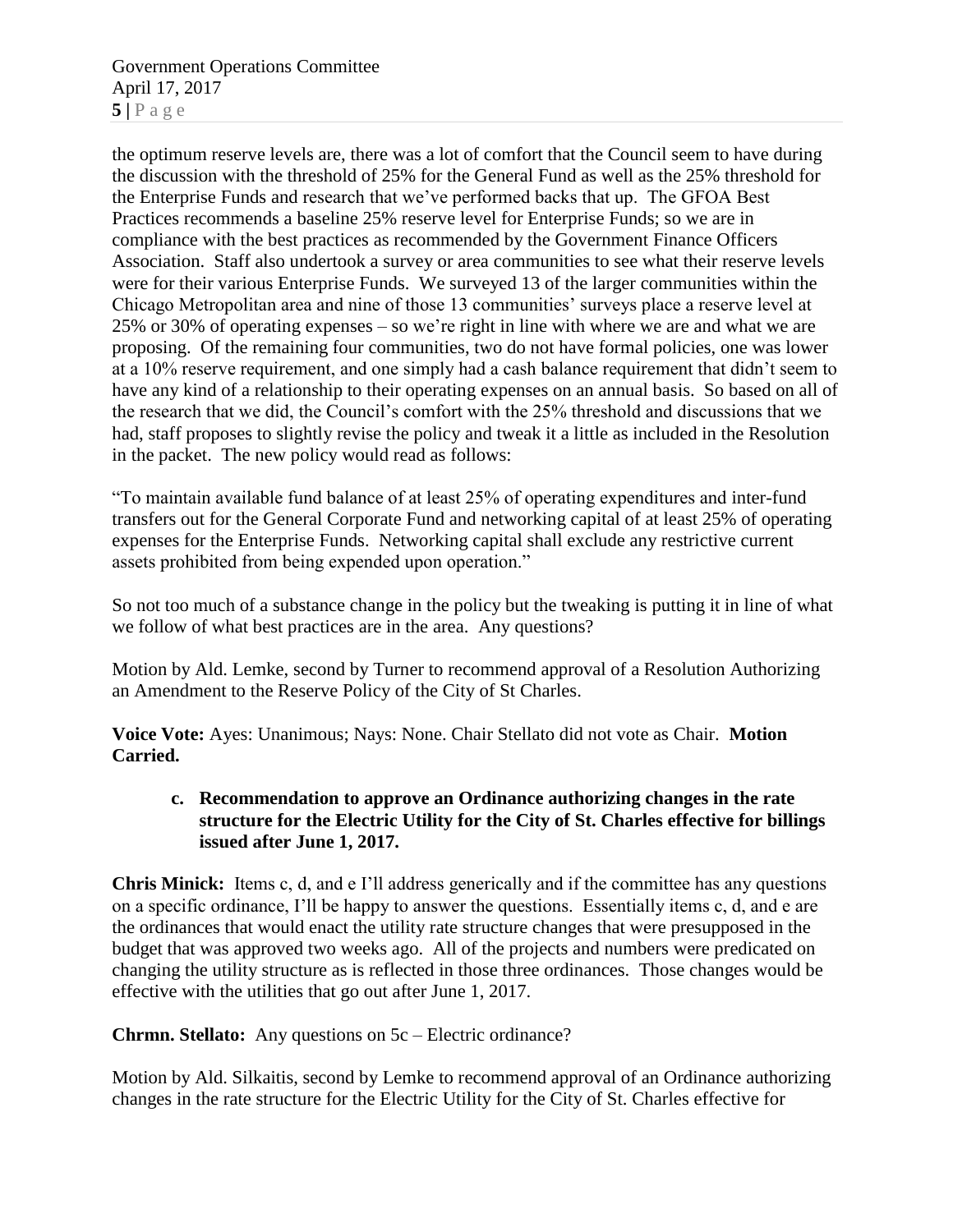Government Operations Committee April 17, 2017  $6|P$  a g e

billings issued after June 1, 2017.

**Voice Vote:** Ayes: Unanimous; Nays: None. Chair Stellato did not vote as Chair. **Motion Carried.**

**Chrmn. Stellato:** Any questions on 5d – Water ordinance?

## **d. Recommendation to approve Ordinances authorizing changes in the rate structure for the Water Utility for the City of St. Charles effective for billings issued after June 1, 2017.**

Motion by Ald. Bancroft, second by Gaugel to recommend approval of an Ordinances authorizing changes in the rate structure for the Water Utility for the City of St. Charles effective for billings issued after June 1, 2017.

**Voice Vote:** Ayes: Unanimous; Nays: None. Chair Stellato did not vote as Chair. **Motion Carried.**

**Chrmn. Stellato:** Any questions on 5e – Sewer ordinance?

## e. **Recommendation to approve Ordinances authorizing changes in the rate structure for the Sewer Utility for the City of St. Charles effective for billings issued after June 1,** 2017.

Motion by Ald. Turner, second by Bancroft to recommend approval of an Ordinances authorizing changes in the rate structure for the Sewer Utility for the City of St. Charles effective for billings issued after June 1, 2017.

**Voice Vote:** Ayes: Unanimous; Nays: None. Chair Stellato did not vote as Chair. **Motion Carried.**

Motion by Ald. Besnner, second by Krieger to enter Executive Session at 8:35 to discuss Land Acquisition and Collective Bargaining.

**Roll Call:** Ayes: Turner, Bancroft, Krieger, Gaugel, Bessner, Lewis, Silkaitis, Payleitner, Lemke; Nays: None. Chrmn. Stellato did not vote as Chair. **Motion Carried.**

## **6. Executive Session**

- Personnel 5 ILCS  $120/2(c)(2)$ , 5 ILCS  $120/2(c)(5)$
- Pending Litigation 5 ILCS 120/2(c)(4)
- Probable or Imminent Litigation 5 ILCS 120/2(c)(4)
- Property Acquisition 5 ILCS 120/2(c)(3)
- Collective Bargaining 5 ILCS 120/2(c)(1)
- Review of Minutes of Executive Sessions 5 ILCS 120/2(c)(14)